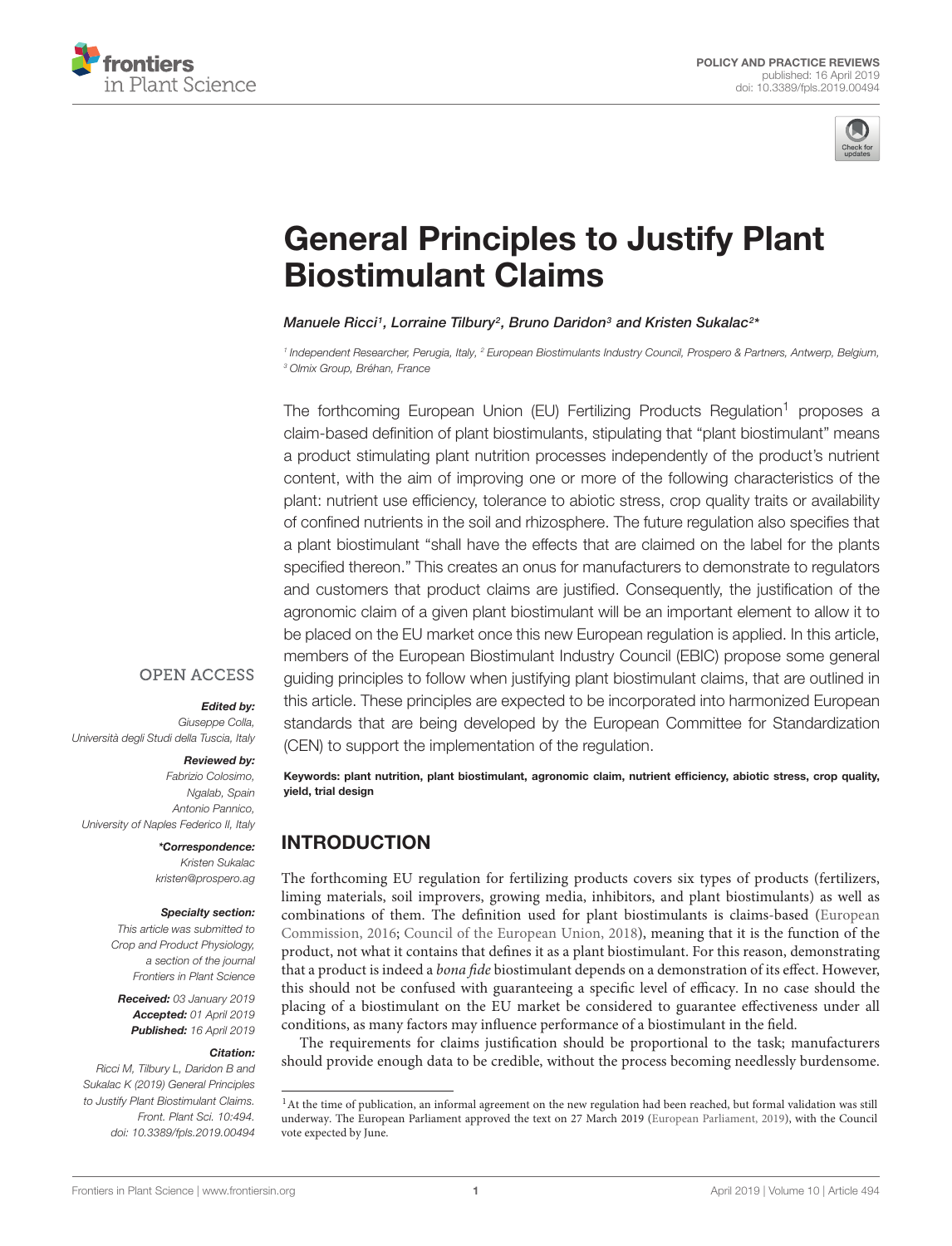Sound scientific support of product claims is one of the central tenets of the European Biostimulant Industry Council's (EBIC) work, and EBIC has taken inspiration from how other sectors justify product claims. However, existing claim justification protocols for other product categories cannot be automatically applied to biostimulants in a copy/paste manner, for several reasons:

- the diversity of existing biostimulant products (including microbial and non-microbial products) and the subsequent wide range of possible claims;
- the dependence of biostimulant effects on multiple contextual factors, and
- the interactions among biostimulant components as well as between the biostimulant itself and other systemic elements (e.g., weather, soil microbiome, soil type, crop variety, etc.).

In order to promote high-quality data supporting biostimulant claims – whether for placing on the market or for commercial purposes – EBIC engages with key stakeholders in the co-development of guidelines for compiling robust data on biostimulants that favor consistent and reliable results.

European Biostimulant Industry Council has identified a need for guidelines to address two levels of producing scientific argumentation for claims:

- (1) Generating data to support a biostimulant claim;
- (2) Using data either to support placing a biostimulant on the EU market and/or to support commercial product claims.

How much data is required to support a claim? It depends on the claim. The narrower the claim, the less data should be required. Given the variety of possible effects, crops or crop groupings, and growing conditions, manufacturers need the flexibility to design studies that are adapted to the specific agronomic situation. Furthermore, it should be recognized that when it comes to products that improve the availability of nutrients (notably micro-organisms), soil types and conditions may be more relevant than crop types themselves. Design flexibility is therefore needed to accommodate such cases.

# EBIC'S FUNCTIONAL DEFINITION OF BIOSTIMULANTS

European Biostimulant Industry Council uses a functional definition to describe biostimulants that was developed over the course of a year-long consultation process with stakeholders including researchers, regulators and related industry sectors.

"Plant biostimulant means a material which contains substance(s) and/or microorganisms whose function when applied to plants or the rhizosphere is to stimulate natural processes to benefit nutrient uptake, nutrient efficiency, tolerance to abiotic stress, and/or crop quality, independently of its nutrient content."

The definition was crafted to respond to several needs as outlined below:

- . . . a material which contains substance(s) and/or microorganisms (including microalgae) [\(Chiaiese et al.,](#page-7-3) [2018\)](#page-7-3) – Because there are system effects when substances and/or micro-organisms are combined, biostimulants can only be accurately defined and evaluated at the level of the final formulation (notwithstanding incorporation into another product like a fertilizer or a growing medium). Internal surveying of EBIC's members reveals a trend toward complex multi-component products rather than products with only one (or one type) of biostimulant substance (European Biostimulants Industry Council [EBIC], unpublished). Indeed, it is precisely the synergistic effects among different types of biostimulants (microbial/non-microbial, substances of different origins, etc.) allow manufacturers to design and develop efficient plant biostimulant products with specific properties in terms of yield and especially nutritional and functional quality [\(Krouk,](#page-7-4) [2015;](#page-7-4) [Rouphael and Colla,](#page-7-5) [2018\)](#page-7-5).
- whose function  $-$  EBIC advocates for a functional use definition because this corresponds best to how products are placed on the market and the form in which farmers use them. This is in contrast with a substance-based definition that is based on the chemical or biological identity of the components (or of a single component considered in isolation from the others) or with a mode-of-action definition that is based on the mechanism through which the effect is obtained. The problem with definitions based on content or mode of action is that more than one effect may be related to an ingredient or a mode of action, and those effects may fall under different regulatory frameworks. The functional use definition is intimately tied to the claim and use of the product, both of which can be verified through post-marketing surveillance. Therefore, a functional use definition is the most practical because it provides the information needed by final users and provides a basis for controlling appropriate marketing and sales.
- ... when applied to plants or the rhizosphere -Foliar applications are used for some biostimulants, but others are applied directly to the soil (or other growing medium) or as a seed treatment.
- . . . to stimulate natural processes Many of the processes that biostimulants influence are inside the plant, but others occur in the soil (or other growing medium) around the plant. Soil processes may be particularly relevant for microbial products, lixiviates, humic acids, organic matter derivates, etc. which are often applied to soils rather than for other biostimulants that are applied through foliar application.
- . . . to benefit nutrient uptake, nutrient efficiency Nutrient uptake is related to, but distinct from, nutrient efficiency. The latter covers how well the plant uses a nutrient once it has been made available. The former can include the effects of biostimulants that make nutrients more available, for example through biological fixation of nitrogen or solubilization of phosphorus.
- . . . tolerance to abiotic stress Because biostimulants affect plants' general well-being, it makes them more resilient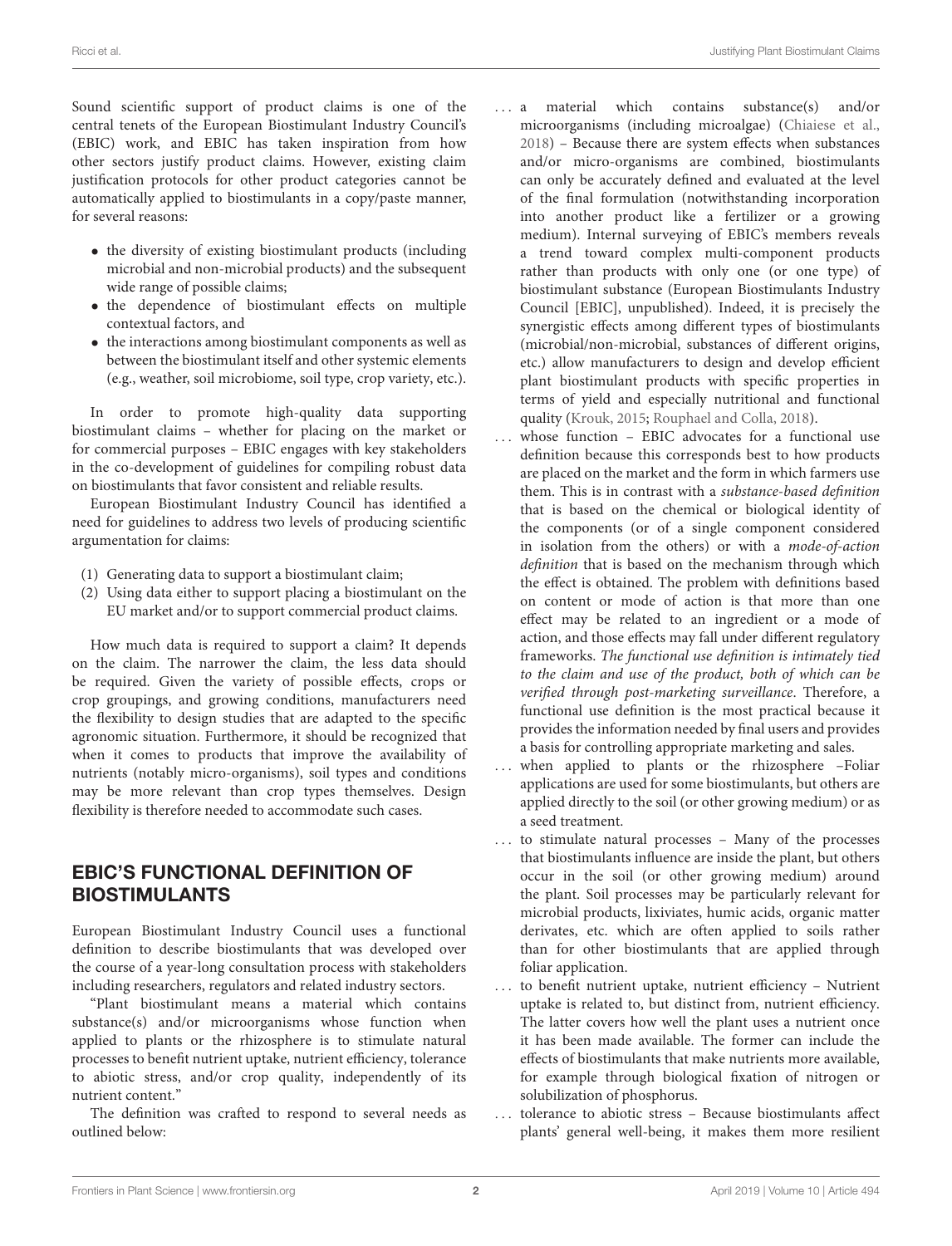to harsh growing conditions. Specific products may also provide the plant with specific tolerance against an abiotic stress, such as drought, salinity or extreme temperatures.

- and/or crop quality  $-$  Like all products related to plant nutrition and soil fertility, biostimulants can directly influence crop quality. They do this in many ways, for example, by increasing the plant's access to essential nutrients or reducing the energy used by the crop in times of stress. These effects generally also have a positive influence on yield.
- . . . independently of its nutrient content Biostimulants may contain mineral elements found in fertilizers but are applied at such low doses that the benefit cannot be attributed to a fertilizer effect, and indeed trials can demonstrate that the nutrients present are not the cause of the observed effect.

Although not part of the product definition, the functions provided by biostimulants have a role to play in "agro-ecology," i.e., the application of ecological principles to agriculture and the food production system (**[Table 1](#page-2-0)**; [IFOAM EU Group et al.,](#page-7-6) [2012\)](#page-7-6).

# CLAIM JUSTIFICATION SHOULD FOCUS ON THE EU DEFINITION OF BIOSTIMULANTS

With a view to placing products on the European market, all claims should be demonstrated regarding the agreed EU definition of a biostimulant, per one of the four categories indicated in the forthcoming EU Fertilizing Products Regulation [\(European Commission,](#page-7-0) [2016;](#page-7-0) [Council of the European Union,](#page-7-1) [2018\)](#page-7-1): improving nutrient use efficiency, tolerance to abiotic stress, crop quality traits or availability of confined nutrients in the soil and rhizosphere.

Because each of these categories of claims is quite broad, a more precise description of claims as illustrated in **[Table 2](#page-2-1)** allows for specific measurements to be defined and conducted.

Furthermore, effects are often translated into claims that have value for farmers, such as increased yield (which is not specifically mentioned in the forthcoming EU Fertilizing

<span id="page-2-0"></span>**TABLE 1** | Agro-ecological principles and the role played by biostimulants.

#### Increase biodiversity

By improving soil micro-organism quality/quantity

#### Reinforce biological regulation and interactions

By reinforcing plant–micro–organism interactions

- symbiotic exchanges i.e., mycorrhizae
- symbiotic exchanges i.e., rhizobiaceae/fava
- secretions mimicking plant hormones (i.e., trichoderma)

By regulating plant physiological processes

- e.g., growth, metabolism, or plant development
- Improve biogeochemical cycles
	- improve absorption of nutritional elements
	- improve bioavailability of nutritional elements in the soil
	- stimulate degradation of organic matter

<span id="page-2-1"></span>TABLE 2 | Categories of biostimulant claims and examples of sub-claims.

| Category of claims in the<br>forthcoming fertilizing products<br>regulation | <b>Examples of sub-classes</b>                                                                                                                                              |
|-----------------------------------------------------------------------------|-----------------------------------------------------------------------------------------------------------------------------------------------------------------------------|
| Nutrition efficiency improvement                                            | Phosphorus acquisition improvement,<br>vield increase                                                                                                                       |
| Abiotic stress tolerance                                                    | Salt stress, drought stress                                                                                                                                                 |
| Crop quality improvement                                                    | Potatoes size increase, sugar content<br>increase, storage duration improvement<br>as the result of improved quality (e.g.,<br>firmness, for ex), processing<br>improvement |
| Derived claims                                                              |                                                                                                                                                                             |
| Yield improvements                                                          | Yield increase or yield security                                                                                                                                            |

Products Regulation but could be the result of the use of any of the products it covers) and improved crop quality (which is specifically mentioned as an effect of biostimulants). Although yield gains can be traced back to one of the underlying biostimulant claims defined in the regulation, EBIC has listed them as a separate category of claim, to ensure that they are measured and reported in appropriate empirical terms.

### TYPE OF INFORMATION THAT CAN SUPPORT A CLAIM

Various types of data and empirical evidence can support claim justification. While not strictly speaking hierarchical, it makes sense to begin with published literature and existing data and then to complement that information as needed with new experimental data from controlled conditions and field trials [\(Rouphael et al.,](#page-7-7) [2018\)](#page-7-7).

Data generated under controlled conditions (glasshouse, growth chambers, phenotyping, etc.) from outside the European Union should be admissible if the climatic conditions tested could conceivably apply within the EU and:

- if it is from a manufacturer's own GEP/GLP-certified facility;
- if the independent research partner (contract facility, university, etc.) that generated the data is considered reputable, or
- if the manufacturer can otherwise demonstrate that the quality of the methodology and the data obtained are substantially equivalent to what would be achieved by a GEP/GLP facility.

### Use of Published Literature and Existing Data

As mentioned in the beginning of the Section "Type of Information That Can Support a Claim" of this publication, peer-reviewed scientific literature can support a claim. Literature can be used to describe the mode of action of the product, the biology of the microorganisms used, or any preliminary studies described in relevant published papers supporting the basis of the proposed claim. Scientific literature can be used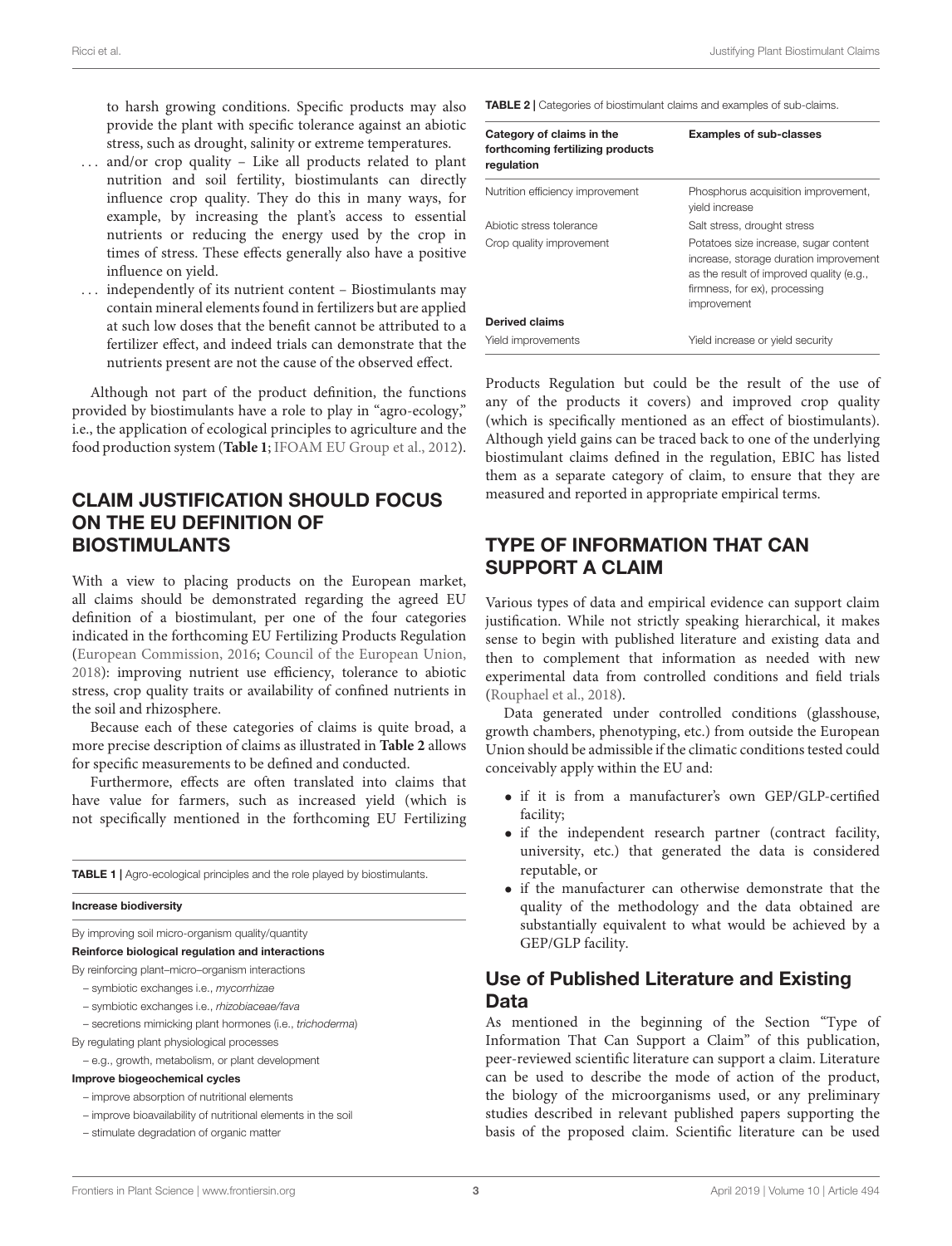to support a claim if it is of acceptable quality, for example, evaluated per criteria outlined in [Klimisch et al.](#page-7-8) [\(1997\)](#page-7-8) and used to determine which literature can be acceptable for data requirements under EU chemical legislation (REACH). At the same time, the synergistic or emergent effects that result from the combination of substances within a product [\(Krouk,](#page-7-4) [2015;](#page-7-4) [Rouphael and Colla,](#page-7-5) [2018\)](#page-7-5) mean that it is unlikely that literature alone will be enough to fully justify a claim.

Existing scientific information and existing field trial data should be evaluated per the criteria for relevance, reliability, and adequacy defined by the European Chemicals Agency (ECHA) for the implementation of the EU's chemicals regulation (REACH) [\(European Chemicals Agency \[ECHA\],](#page-7-9) [2011\)](#page-7-9).

### Experimental Data

Biostimulant claims can be supported by experimental data generated under controlled conditions (laboratory, greenhouse, growth chamber, phenotyping, etc.) and/or in the field (field trials). Additional data from carefully designed small-scale laboratory and growth chamber studies will often form a vital component of the overall claim justification package provided. If field data are used, at least some EU data must be included. Field data from outside the EU may support EU data if both are generated under similar geo-climatic conditions (and those correspond to the intended context for product use). Guidelines exist for determining the comparability of geo-climatic conditions [\(European and Mediterranean Plant](#page-7-10) [Protection Organization \[EPPO\],](#page-7-10) [2014\)](#page-7-10).

Field trials provide essential information about biostimulant effects under real-world conditions. However, for some claims, such as salt stress or cold stress, it is difficult to artificially create the appropriate field conditions. In such cases, the focus of field trials would be more on the "holistic" benefits of the biostimulant in terms of yield/quality, while a specific biostimulant claim related to its mode of action could be demonstrated in controlled conditions. For example: one could demonstrate that phosphorous solubilization occurs in controlled greenhouse or laboratory conditions when the biostimulant product is used, and, demonstrate the overall general benefit to the farmer in terms of improved yield and/or quality when field testing the same product. The field trial would not be needed if the manufacturer only wanted to claim the phosphorus solubilization without mentioning the subsequent improved yield and/or quality. (Although the farmer doesn't care about the mode of action if it doesn't result in a tangible on-farm benefit.)

The net agricultural benefit after considering both the positive and negative effects of the biostimulant should be large enough to justify its use. The benefit from the use of a product should be appropriate to the agronomic setting in which the product will be used. A low level of benefit may be acceptable in some situations, for example:

- when a product will be used as a component of an Integrated Crop Management (ICM) program, or
- in specialized situations, such as organic farming, or where the product makes it possible to maintain the same level of yield or quality while decreasing nutrient applications.

Where the data indicate that there are significant inconsistencies in the performance of a product, the reasons for these inconsistencies should be explained. The instructions for use should enable the user to identify the conditions under which the product will provide optimal performance and any factors that may have an impact on effectiveness. Unexplained variations in product performance should not be a barrier to placing the product on the market, but the uncertainties of the product claim should be indicated on the product label in that case. Transparency is critical to allow farmers to make informed choices.

### General Guidelines for Trials/Assays of Biostimulants

Use of a statistical program should be adapted to field trial software such as ARM.

### **Trial study plan**

The trial study plan should cover the following topics:

- The aim of the trial series;
- Statistical analysis and trial design;
- Trial conditions:
- Design and lay-out of trials;
- Control data;
- Application of treatments, and
- Mode of assessment.

### The aim of the trial series.

- Objective of the trial and basic information on the trial site. The objective of the trial should be specified, including:
	- The biostimulant effect(s) to be demonstrated
	- The inclusion of other variables in the trial (dose rates, application conditions)
- Whether the trial is for evaluation of a claim or another purpose (germination test, quality of the harvested product, effects on succeeding crops, etc.).
- The following basic information should be provided on the trial site:
	- Full address and geographical coordinates, if possible;
	- Crop and cultivar;
	- Any useful details on the site (e.g., exposure and slope).

Statistical analysis and trial design. The placing of a biostimulant on the market should never be considered to guarantee effectiveness under all conditions, as many factors may influence the performance of a biostimulant in the field. Many additional factors are relevant to biostimulant products when determining acceptable, beneficial, levels of action. These can include:

- Offering an approach compatible with ICM systems and/or organic farming;
- Greater compatibility with cultivation practices;
- Mitigating undesirable effects (on human beings, beneficial organisms, non-target organisms, other crops etc.) of the alternative production system;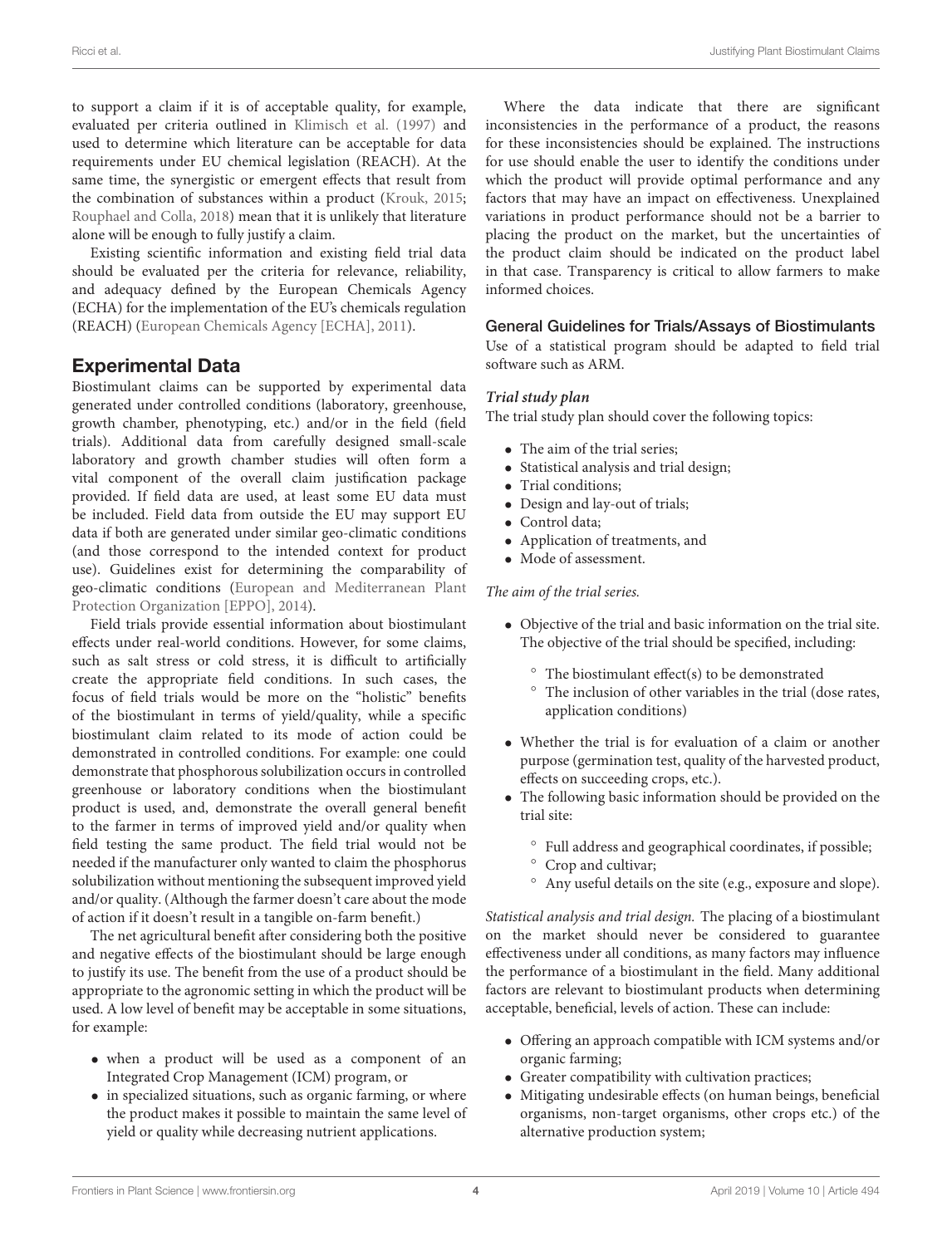In such cases, biostimulant manufacturers should ensure that users can be provided with accurate information on the likely performance of the product and advice on how best to use the product so that it will perform as effectively and consistently as possible.

Under controlled conditions (greenhouse or laboratory), the level of confidence compared to an untreated control can be set at 90% probability (minimum for agronomic production trials in controlled conditions), given the nature of biostimulant effects and their inherent variability (physiology and biology sensitive to pedo-climatic conditions, local microbiome biodiversity and crop genetics).

A minimum of three field trials in the EU should be performed to demonstrate the desired biostimulant claim. The observation of consistent "agronomically" positive data trends (i.e., not necessarily statistically significant) compared to untreated plots in field trials could be considered sufficient to justify a biostimulant claim.

Trials do not need to be over multiple seasons if there are enough trials in one season and different geo-climatic conditions pertinent to the environmental conditions and relevant to the agronomic conditions for which the product will be sold to justify the claim. The trials should be conducted in the EU.

Trial design should be done in a way that allows to discriminate between treated and untreated plots It is recommended to have enough replicates to ensure to reduce the variability of the data and increase the chance to see consistently differences with the untreated plots.

Where a biostimulant's performance is affected by temperature, soil type, crop, or other parameters, the trial design, execution, and subsequent user recommendations should take these factors into account. Furthermore, some claims may be better tested under controlled conditions (e.g., abiotic stresses may be difficult to induce in the field).

When designed accordingly, multiple claims may be demonstrated in a single trial.

Untreated plot trial results in terms of yield and quality should reflect normal agronomic expectations for local production.

The study plan should specify what is assessed, how it is assessed, when, and why.

It is recommended to evaluate at least one measurable indicator related to a benefit perceived by the farmer (i.e., impact on yield and/or quality). For example, nodulation is an early measurable parameter, but it is not sufficient on its own to confirm an effect on yield and/or quality of the crop. If an indicator of biostimulation is not assessed in the trials designed to justify a claim, then this indicator cannot be claimed on the label. For example, a claim to increase root growth is measured and demonstrated in an experimental trial, but the crop yield increase is not quantified in the trial. Consequently, the label can claim "increased root growth" but cannot claim "improved yield" because an increase in yield was not quantified in the claims justification data.

Phytotoxicity should be verified during trials. If no evidence of phytotoxicity is observed, then there is no need to conduct additional phytotoxicity trials. However, if signs of phytotoxicity are observed, then phytotoxicity data are needed. At a minimum,

the manufacturer should provide recommendations on how to minimize phytotoxicity when the biostimulant is used.

Trials must be conducted by qualified personnel who will record, document, and archive the trial study plan, the results, the final report and all the supporting raw data. The Fertilizing Products Regulation specifies that manufacturers must keep such information at the disposal of national authorities for 5 years after the product has been placed on the market to facilitate market surveillance. Good Experimental Practice (GEP) for plant protection products call for such information to be archived for 10 years [\(European and](#page-7-11) [Mediterranean Plant Protection Organization \[EPPO\],](#page-7-11) [2012\)](#page-7-11); however, this may be influenced by the record-keeping requirements found in the EU's plant protection regulation [\(European Parliament and of the Council,](#page-7-12) [2009\)](#page-7-12).

Data from GEP/GLP-certified facilities can be considered credible, even if they belong to the manufacturer. Nonetheless, it is desirable that manufacturers can demonstrate that at least some of the research was conducted with impartial and competent third parties. As much as possible, trials to support product claims should be conducted with an independent and competent partner, such as one of the following:

- National research agencies and extension officers;
- Institutes (including but not limited to universities and other institutes of higher learning and private research stations) and researchers with published research in agriculture and agronomy, and
- Certified private research centers (GLP/GEP or GLP/GEPequivalent conditions).

Trial conditions. The relevant conditions of the plot and crop should be adequately described, for example:

- For an annual crop, sowing or planting date and density, row spacing;
- For a perennial crop, arrangement and spacing in rows or as single plants, pruning or training system, rootstock, canopy height, plant width, age, whether in production;
- For a glasshouse crop, arrangement within compartments, on benches, in soil-less culture, etc.;
- The cultivation practices of the crop could be described, such as tillage, fertilizer and irrigation regimes, and any other additional inputs;
- Information should be given on whether the crop was growing normally or was under stress at the time(s) of treatment [e.g., drought, frost, wind or effects of other overall chemical treatments, and/or effects of other pests (including diseases and weeds)];
- For a soil-applied product, the temperatures at the root zone level in topsoil should be recorded during at least the first month of the trial at 2-h intervals), and
- Soil characteristics should be described, i.e. the percentage of sand, clay, silt, and Organic Matter (O.M.), as well as the pH.

Design and lay-out of trials. The design and lay-out of the plots should be described, preferably with a plan, the number, size and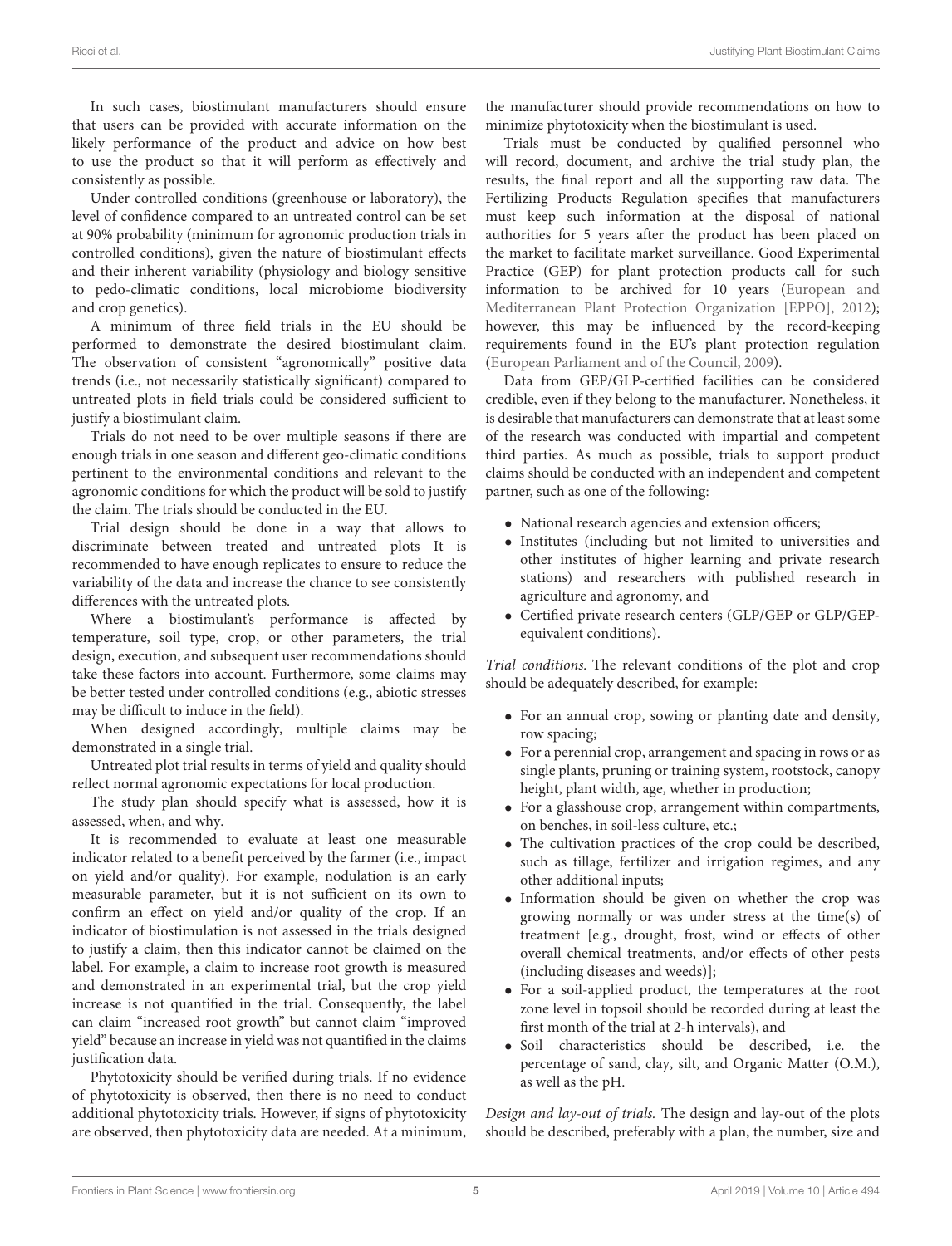shape of plots, whether defined by plot dimensions on the ground or a certain lay-out of plants.

The type of experimental design should be indicated. The arrangements made for the untreated control (included, imbricated, and excluded) should be precisely indicated, together with details on any other control treatments.

Completely randomized blocks should be assured, while maintaining a scientific design that avoids any interference of experimental conditions between plots (for example, with regards to drought stress mitigation trials, the well-watered condition will have to be set up as a band reference beside the trial.

Enough replicates should be assured to obtain 12 degrees of freedom in the trial, so that a consistent difference between treated and untreated crops can be demonstrated.

Control data. Control data set can be completely untreated plot or an "omission" group i.e., the treatment regimen is the same with the exception of the biostimulant, which is absent from the "omission" plot.

Control object(s) selected for an improved nutrient uptake claim should include:

- Untreated
- The following additional control groups, when a biostimulant is included in a "support" nutrient-containing formulation:
	- option 1: the support formulation alone, if the support provides nutrient elements;
	- option 2: the biostimulant formulation alone (without the nutrient elements).
- Abiotic stress resistance claims should include the following control objects:
	- Stress condition object(s);
	- no-stress condition object(s);
	- characterization of the applied stress level.

Application of treatments. Precise information should be provided on the formulation, application method, concentration and amounts of the test product.

The justification of biostimulant claims should be done for the minimum recommended dose necessary to achieve the desired effect. However, for biostimulant products composed primarily of substances that occur naturally in the environment, this may be less important, unless the additional amount significantly increases existing background levels. Additionally, for some biostimulants (microbial biostimulants for example), the concept of a minimum effective dose may be more difficult to determine practically, and a range of doses may be more appropriate to justify the associated claim. In such cases, while an appropriate explanation for the proposed dose is required, providing field-generated data may not be necessary. Such explanations should refer to the mode of action, and to the biology of the microorganisms. One may also include any preliminary studies (including relevant published peer-reviewed papers) that provide the

basis for the proposed concentration in the formulation and/or applied dose.

While manufacturers should always seek to justify the recommended dose, the lack of precise or conventional dose justification data should not preclude the placing of the biostimulant on the market. However, in such cases, the manufacturer should explain why such a dose may not be appropriate. Information demonstrating the minimum level required to provide a beneficial effect (as determined for effectiveness, in either laboratory or field studies) may suffice.

- Test and reference products: the products included in the trial (test and reference) should be specified, giving the common name or other specified standard (if available), and the exact name or other designation of each formulated product.
- Mode of application: The information provided should be sufficient to establish that good agricultural practice is being followed, for example:
	- The application method and equipment used;
	- Any significant deviations from the intended dosage;
	- The operating conditions, insofar as they may affect claims (e.g., for sprays, pressure, nozzle type, spray quality and speed of travel of sprayer);
	- The number of applications made;
	- The date of each application (including year, preferably by dd-mm-yyyy);
	- The growth stage of the crop at the time of each application (see BBCH Growth Stage Keys [Meier et al.,](#page-7-13) [2009\)](#page-7-13);
	- The doses used (cc-g/hL or L-Kg/ha), and the spray volumes (L/ha).
- Meteorological data. The following meteorological data should be recorded:
	- Observations by the experimenter near the date of application of meteorological data that may affect the outcome of the trial. These depend on the judgment of the experimenter and need not be given at the same level of detail as on the day of application.
	- Observations made by the experimenter on the day of application, including certain standard data that should always be provided for the application day (temperature, humidity and wind); if rain occurred within 24 h of the foliar application of the product, it should be recorded as "yes/no" (rain fastness)
- Edaphic data should also be recorded during the trial.

### Mode of assessment.

- Type, time and frequency of assessment
- The type and date of each assessment
- The methods used should be described. Any assessment scales used should be specified.
- Direct effects on the crop. The presence or absence of phytotoxic effects should be noted for each plot,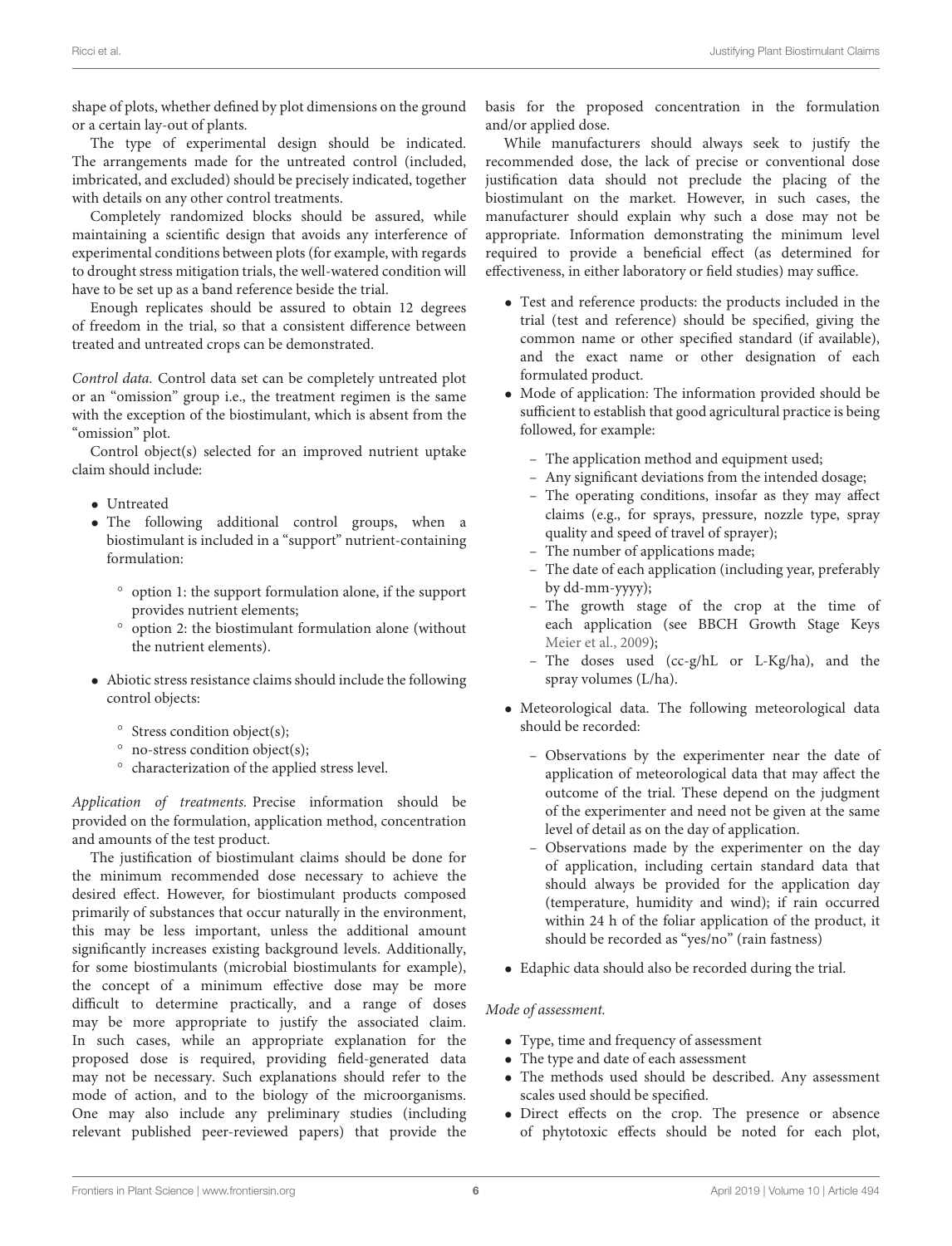#### <span id="page-6-0"></span>TABLE 3 | Proposed crop groupings to justify biostimulant claims.

• Cereals (wheat, barley, oat, rice, minor grains) and corn

- Pulses and oilseeds
- Tree fruit, nuts, and olive
- Grape (wine and table)
- Other soft fruit and vegetables (all leafy, fruiting and root vegetables, and

leguminosae)

• All others [loam (turf), ornamentals, and mushrooms, etc.]

with an accurate description of any symptoms, for example: modifications in the development cycle, thinning, modifications in color, necrosis, deformations, effects on the quantity and quality of the yield.

• Yield and quality should, when specified, be recorded, taking careful note of the specific parameters required in each crop.

#### **The trial series report**

The trial report should include:

- The aim of the trial series;
- The list of test and reference products, with doses and application times of frequencies;
- The assessment methods;
- Results including statistical analysis if any were conducted;

### **Crop groupings for the conduct of biostimulant field trials**

When trials are conducted to justify biostimulant claims, the crop groupings outlined in **[Table 3](#page-6-0)** are proposed.

European Biostimulant Industry Council suggests the guideline proposed in **[Table 4](#page-6-1)** to help manufacturers determine the appropriate number of trials, depending on the nature of the claim and to prevent excessive requests for trials from reviewing authorities. Notwithstanding this guideline, manufacturers will need to adapt their trial regime to the specific claim being made, especially as several of the examples listed in **[Table 4](#page-6-1)** may apply.

Where applicable, appropriate scientific literature may be substituted for one or more of the trials suggested.

<span id="page-6-1"></span>**TABLE 4 | Suggested number of trials based on the claim to be justified.** 

### **CONCLUSION**

The ability to demonstrate that a product is indeed a bona fide biostimulant will depend on a demonstration of its effect. However, this should not be confused with guaranteeing a specific level of efficacy. In no case should the placing of a biostimulant on the EU market be considered to guarantee effectiveness under all conditions, as many factors may influence performance of a biostimulant in the field. The requirements for claims justification should be proportional to the task; manufacturers should provide enough data to be credible, without the process becoming needlessly burdensome. The narrower the claim, the less data should be required. Given the variety of possible effects, crops or crop groupings, and growing conditions, manufacturers need the flexibility to design studies that are adapted to the specific agronomic situation. Furthermore, it should be recognized that, in the case of products that improve the availability of nutrients (notably micro-organisms), soil types and soil conditions can be more relevant than crop type itself when designing trials. Trials will become ever more crucial as the industry trends toward the development of complex, multi-component products. Demonstrating multiple effects, especially when they are synergistic or emergent, will provide additional challenges for developing appropriate trial designs.

The forthcoming EU regulation is based on the New Legislative Framework, which means that harmonized standards play an important role during the conformity assessment process; measures obtained through the application of these standards are presumed to be in conformity with essential requirements of products both for safety and quality, if the values are within any applicable target ranges. Such harmonized standards play a role in characterization, verifying contaminant levels, declared contents and product claims.

The European Committee for Standardization (CEN) has begun work on processes and methods that will become the basis of a set of harmonized European standards to justify biostimulant claims [\(CEN and CENELEC Work Programme,](#page-7-14) [2018\)](#page-7-14) under the forthcoming EU Fertilizing Products Regulation. This work includes the standardization of denominations, biostimulant

| Claim that can credibly<br>be made on this basis                                                         | Suggested number of trials                                                                                                                                                                                                                           |  |
|----------------------------------------------------------------------------------------------------------|------------------------------------------------------------------------------------------------------------------------------------------------------------------------------------------------------------------------------------------------------|--|
| Effect claimed for a specific crop                                                                       | 3 trials on the crop                                                                                                                                                                                                                                 |  |
| Example: Improves strawberry ripening                                                                    | Example: Product is successfully demonstrated on strawberries in the field in a<br>single location over 2 years or tested in the field and in a commercially<br>equivalent growing environment the same year.                                        |  |
| Effect can be claimed for the entire crop group                                                          | 3 trials each for 2 different crops or                                                                                                                                                                                                               |  |
| Example: improves brix content or yield of larger grade fruit                                            | 2 trials for 3 each diff crops within a single group.<br>Example: Product is successfully demonstrated on apples and pears in a single<br>location over 2 years or in two different locations with different growing<br>conditions in a single year. |  |
| Effect can be claimed without being required to limit it to any specific<br>crop grouping                | 3 trials each from 4 different groups.<br>Example: Product is successfully demonstrated on cereals, apples, grapes, and                                                                                                                              |  |
| Example: Helps crops tolerate drought stress in open-air commercially<br>equivalent growing environments | peppers.                                                                                                                                                                                                                                             |  |